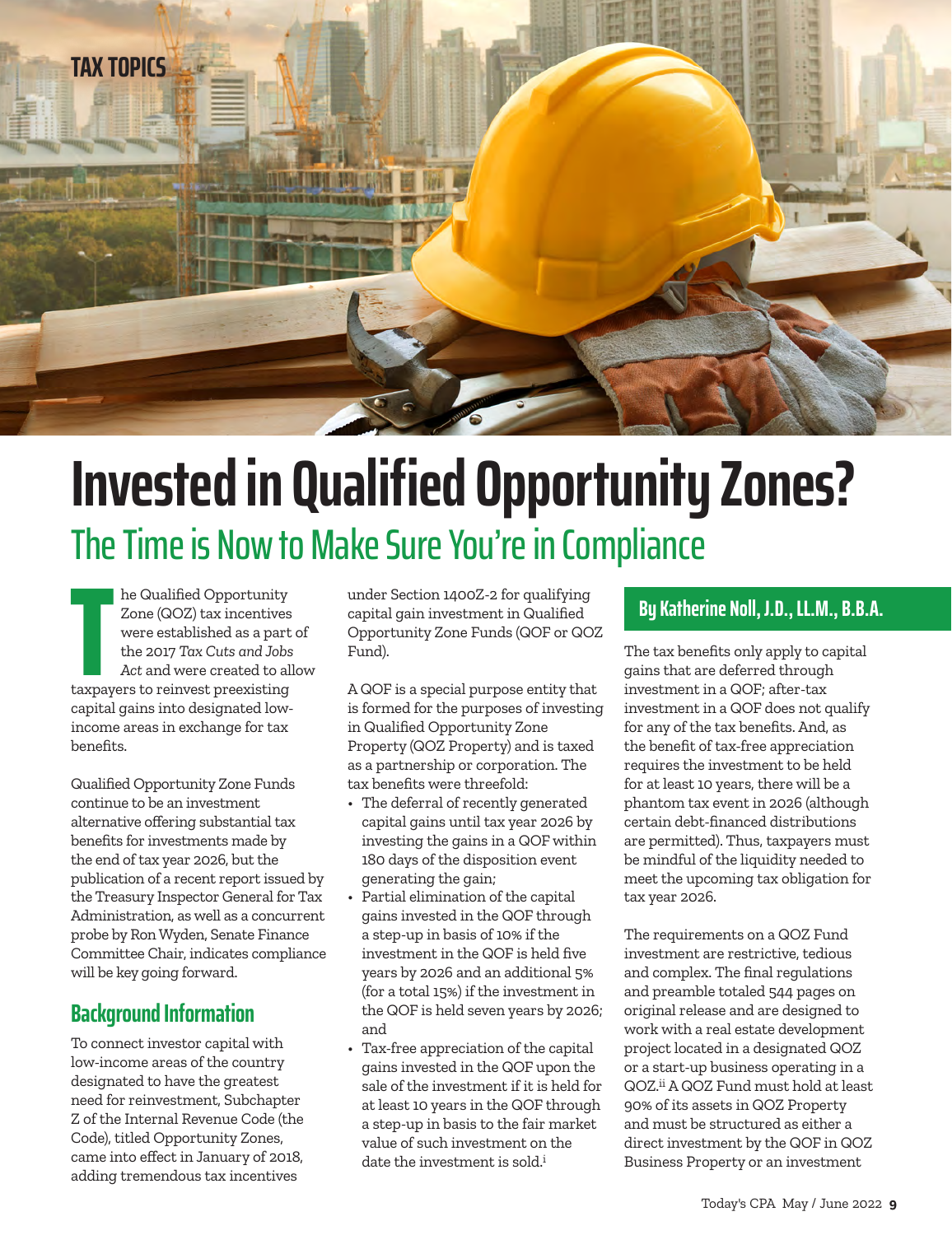### **TAX TOPICS**

through a subsidiary entity that meets the requirements of a Qualified Opportunity Zone Business (QOZ Business) and that entity owns or leases the QOZ Business Property (with most QOZ investments structured under a two-tier entity structure).iii

Any gain that is treated as a capital gain for federal income tax purposes is eligible for the QOZ tax benefits, including long-term and short-term capital gains, qualified gains under Section 1231 and 1250 gains.<sup>iv</sup> Thus, a business owner selling their business could receive incredible tax benefits if desiring to invest in real estate or a start-up business located in a QOZ.

Like with Section 1031 exchanges, investment in a QOF must be made within 180 days of the gain event, but unlike Section 1031, if the gain is generated through a pass-through entity, the 180 days starts on the sale transaction date, December 31 of the year of sale, or the due date of the pass-through entity's tax return, without extension. Thus, real estate investors who have entered into a Section 1031 exchange that failed the 180-day requirement may utilize the more favorable timing rules for a QOZ Fund investment.

Following the spirit of the law, Code Section 1400Z-2 states that QOZ Property is tangible property acquired by purchase after December 31, 2017, and used in a trade or business of the QOF that must satisfy one of the following requirements:

- The original use of Qualified Opportunity Zone Property commences with the qualified QOF, or
- The QOF *substantially improves* the property.

The *substantial improvement* to the property is generally defined as taxpayers doubling the adjusted basis in the property after purchase and during any 30-month period that they hold their qualified QOZ Property, but



### **Tax Benefits for Investments in a QOZ Fund**  Made by December 31, 2026

Which tax benefits remain for investments in a QOZ Fund made by December 31, 2026? Starting in tax year 2022, only two tax incentives remain, the deferral of recently generated capital gains until tax year 2026 and the tax-free appreciation of such investment held for at least 10 years in a QOZ Fund.

As detailed above, the partial elimination of 15% of the deferred capital gain required investment by December 31, 2019, and the partial elimination of 10% of the deferred capital gain required investment by December 31, 2021. But with the remaining tax incentives, in particular tax-free appreciation, investing into a QOZ Fund during tax years 2022 through the end of 2026 continues to be an incredible option for investors.

IRS guidance provides nuances to how this is computed for various types of property.v

Notable additional requirements include:

- Strict prohibition of generating the invested capital gain from a related party or acquiring the QOZ Property from a related party;<sup>vi</sup>
- 50% income sourcing within a QOZ for a QOZ Business;vii
- The nonqualified financial property test that restricts a QOZ Business from holding nonqualified financial property (cash, debt, stock, partnership interest, options, and futures) to average less than 5% (except for a reasonable amount of operating working capital);viii
- The working capital safe harbor, which essentially permits a QOZ Business to hold cash during the development of a project or business for 31+ months (with up to an additional 24 months due to a federally declared disaster), but requires a specific written document and a schedule that meets the requirements of Treasury

Regulations that is substantially followed;<sup>ix</sup> and

• Annual testing of the QOF on June 30 and December 31.<sup>x</sup>

Care should be given to drafting the working capital plan and schedule, as the Treasury Regulations do not generally provide that these documents can be amended, although proposed Treasury Regulations provide for amending a working capital plan for a QOZ Business operating in a federally declared disaster area for 120 days after the declaration lapses.<sup>xi</sup> Note that at the time of writing, the federally declared disaster due to COVID-19, originally issued on March 13, 2020, continues to be in effect.xii

#### **OQZ Controversy – Senator Wyden's Investigation**

As previously noted, the policy behind the QOZ provision in the Code was to spur economic development and create jobs in designated communities that were considered distressed during the 2010 census by providing tax incentives to investors who made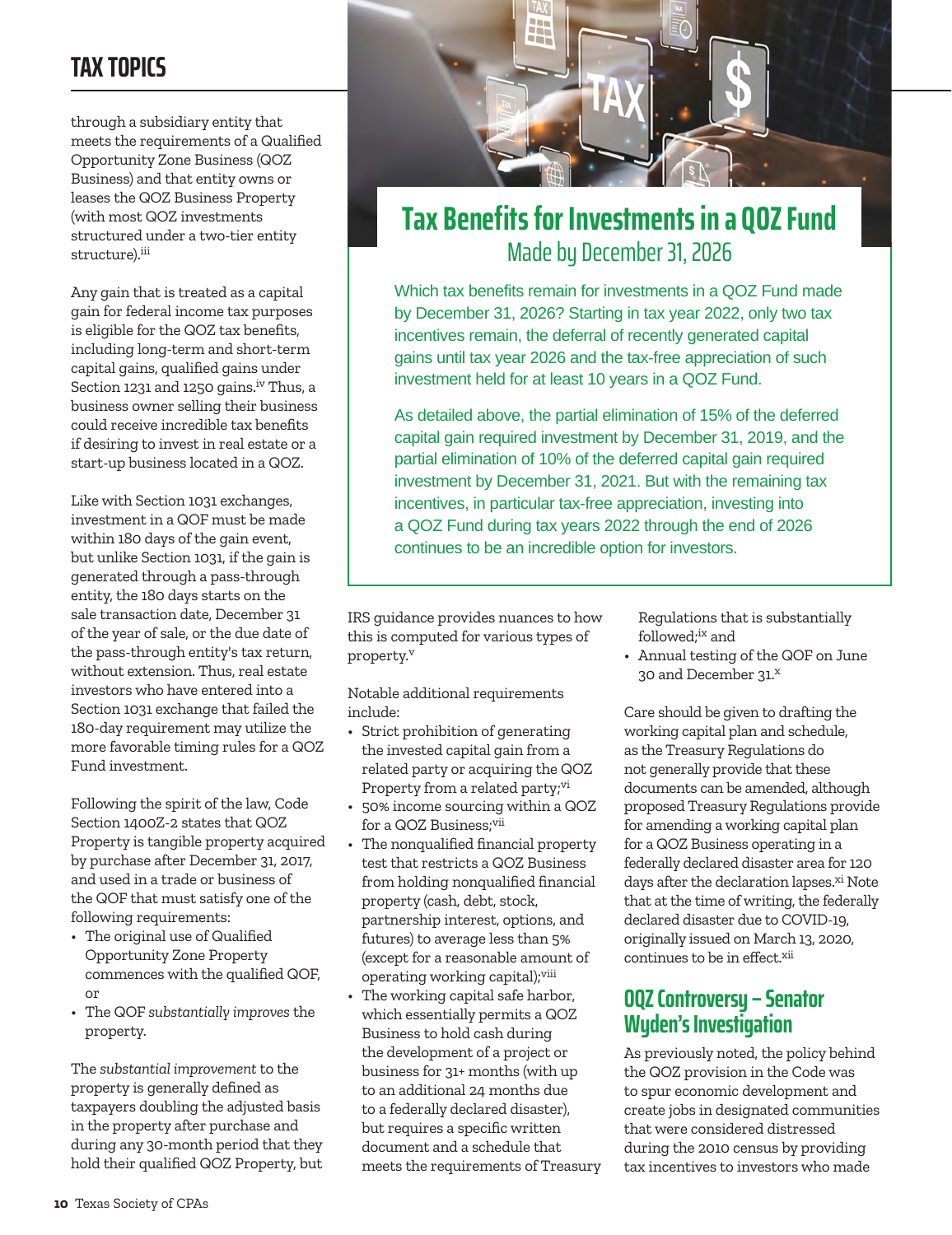long-term investment into these communities. Due to concerns whether investments in QOZs are benefiting low-income communities rather than providing a tax-avoidance tool for wealthy individuals, Senate Finance Committee Chair Ron Wyden of Oregon launched an investigation into the operation and effects of QOZ Funds.xiii The senator has also previously introduced legislation to amend the statute.

In a letter sent to seven firms that invested in QOZ projects dated January 2022, Wyden noted that he has "long been concerned that the Opportunity Zone program may permit wealthy investors another opportunity to avoid billions of dollars in taxes without meaningfully benefitting the distressed communities the program was intended to help. …Currently, there are no safeguards or transparency

measures in place to ensure taxpayers are not simply subsidizing high-end real estate investments by billionaires without demonstrating the benefit they are providing to lowincome communities they claim to help."

Unlike other government programs, Subchapter Z provides no formal job or economic tracking requirement for a QOZ investment. This lack of information has been cited as a criticism of QOZs, but the IRS has stated it needs Congressional authority to collect the data necessary to evaluate QOZ Funds and set guardrails.

With that said, Wyden specifically requested the firms provide detailed project information, including statistics on job creation and details regarding the business planning activities that occurred prior to the

introduction of QOZs in December 2017, as well as any efforts made by the investors to solicit the designation of the QOZ utilized in the project.

The QOZ selection process involved governors submitting nominations of certain low-income census tracts by March 1, 2018, to the Secretary of the Treasury for certification and designation as an eligible tract under the terms of Section 1400Z-1. Notably, the census data used to determine if the tract qualified as a low-income community was almost 10 years old.

Regardless of the 2020 decennial census data, the 8,760 QOZ census tract boundaries listed in 2018 are confirmed as final and unchanged.xiv Thus, QOZ designations are permanent for purposes of Section 1400Z-1 and despite criticism, the statute would have to be amended by the U.S. Congress to change the QOZ tracts.<sup>xv</sup>

### **OUR PASSION IS DOING GOOD THINGS FOR GOOD PEOPLE. WHAT IS YOUR PASSION?**

HERE ARE SOME OF THE PASSIONS WE HAVE HELPED **MAKE POSSIBLE FOR OUR CLIENTS** 

Purchase my dream home Fund my children's college education Retire early and spend quality time with my grandchildren Ensure my loved ones are in good hands for years to come Donate to my favorite charities in a tax efficient way



#### 0 Q 713.599.1777 INFO@GOODMANFINANCIAL.COM

This firm is not a CPA firm. Goodman Financial is a fee-only Registered Investment Adviser (RIA). Registration as an adviser does not connote a specific level of skill or training. More detail, including forms ADV Part 2A and Form CRS filed with the SEC, can be found at www.goodmanfinancial.com.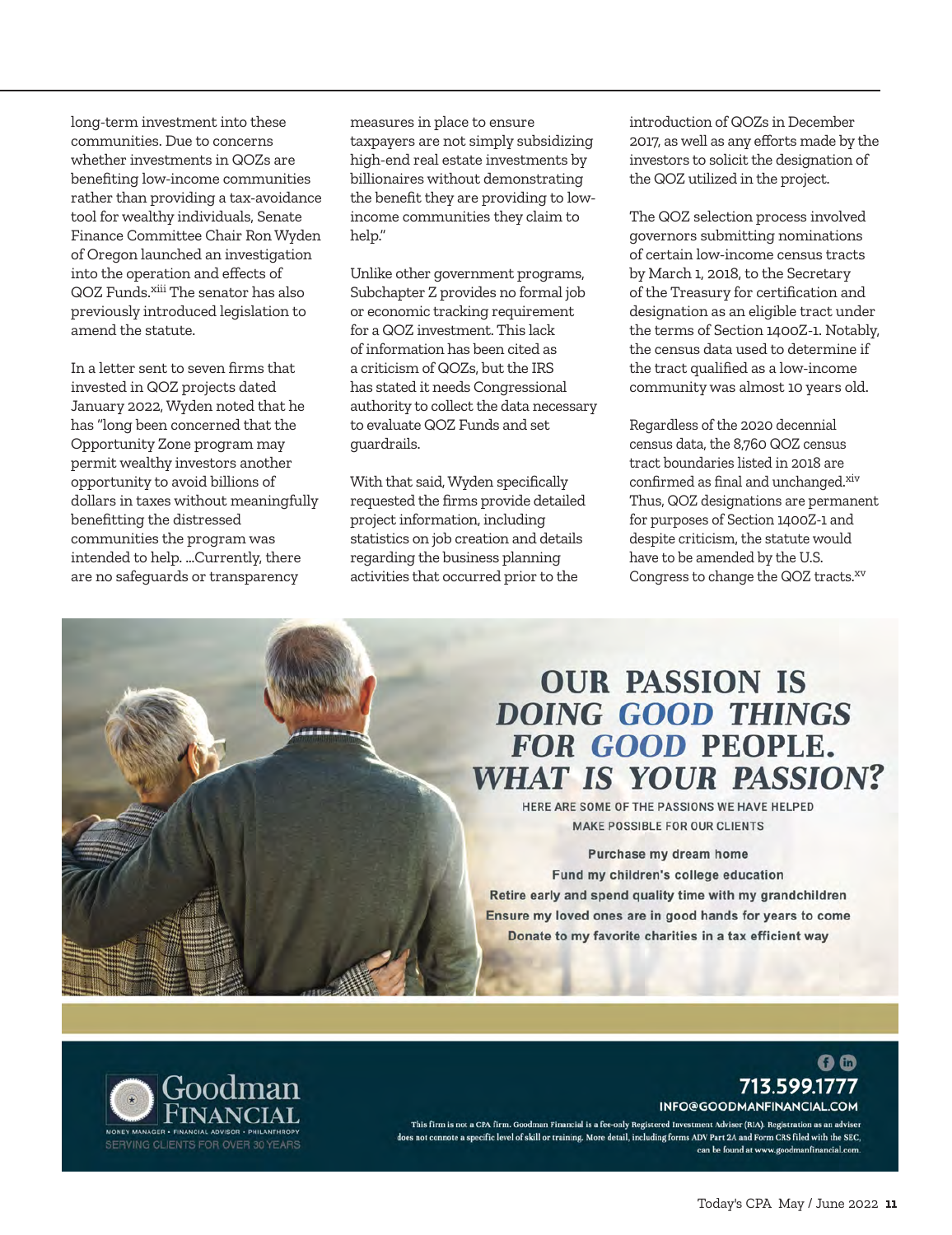### **TAX TOPICS**

In his letter, Wyden noted several luxury real estate projects he finds problematic, including a marina in Palm Beach, hotels in Portland and New Orleans, and projects in Houston, Miami and Las Vegas, many of which he believed would have been developed absent the QOZ designation and tax benefits, in part because the area was already "booming."

### **Compliance – A Major Issue**

On February 7, 2022, following an audit initiated to confirm the IRS's review process and to ensure that QOZ Funds meet the statutory requirements and reporting requirements for compliance for a QOZ investment, the Treasury Inspector General for Tax Administration issued a report titled "Additional Actions Are Needed to Address Qualified Opportunity Zone Fund and Investor Noncompliance," which details that both qualified

**Currently, there are no safeguards or transparency measures in place to ensure taxpayers are not simply subsidizing highend real estate investments by billionaires without demonstrating the benefit they are providing to lowincome communities they claim to help.**

opportunity funds and investors often failed to provide the IRS with the required accurate information reporting to the IRS.<sup>xvi</sup> The report also listed additional actions that are needed to address QOZ Fund and investor noncompliance. It further notes that the IRS is developing a compliance plan to ensure the QOZ requirements are met.

Annually, QOZ Funds are required to submit Form 8996, *Qualified Opportunity Fund*, to certify to the IRS the QOF status, provide investment information and report to the IRS a penalty if the QOF fails the 90% investment standard.<sup>xvii</sup> Additionally, QOF investors are required to submit Form 8997, the *Initial and Annual Statement of Qualified Opportunity Fund Investments*.

A significant recurring error noted in the report pertained to the filing

## **[Let us make it simple.](https://accountingbizbrokers.com/) Selling your firm is complex.**